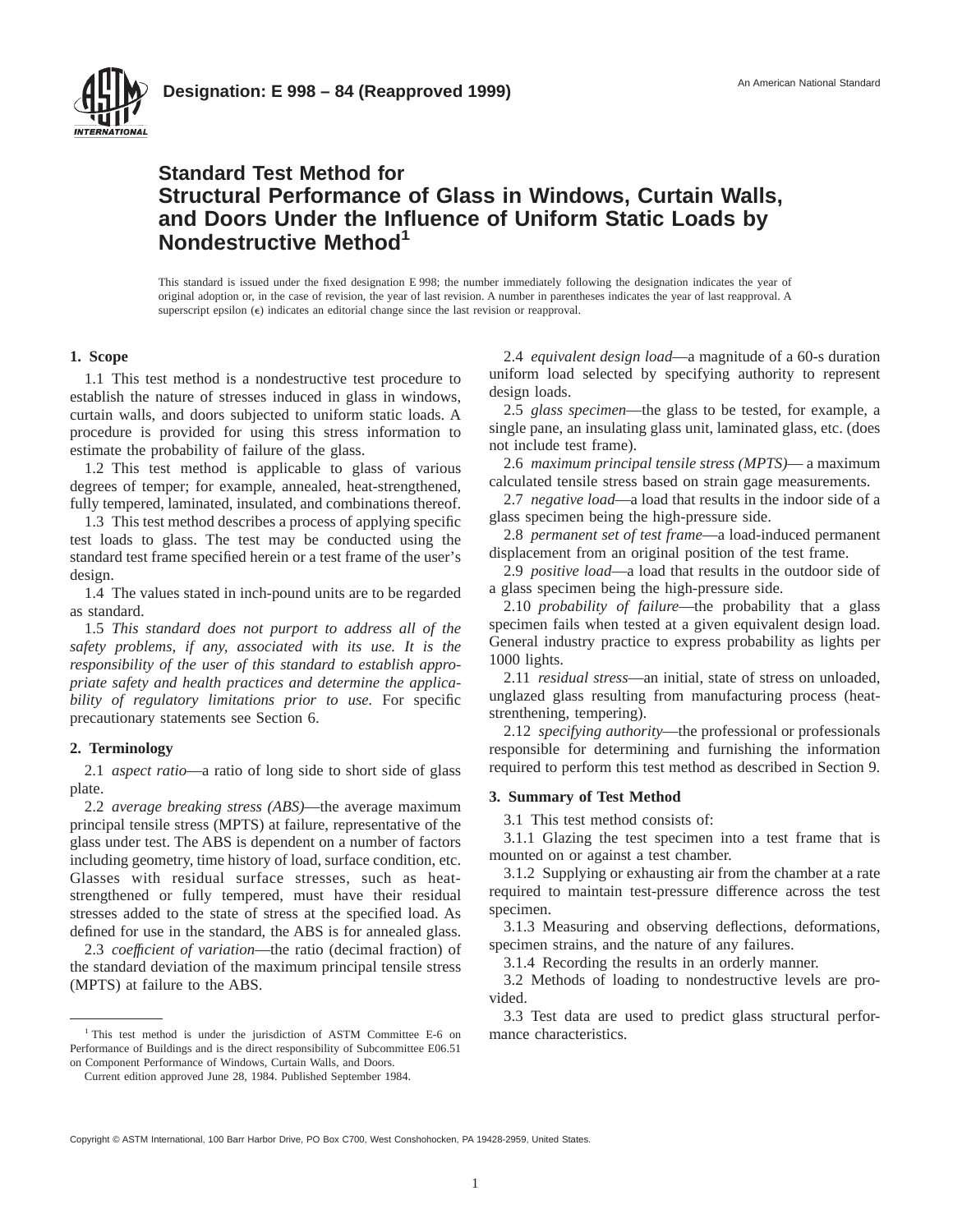#### **4. Significance and Use**

4.1 This test method is a standard procedure to determine a stress pattern and estimate a probability of failure of glass tested under uniform static loads.

4.2 Loads on glass in windows, curtain walls, and doors may vary greatly in magnitude, direction, and duration. An understanding of wind loads on the building is desirable for selection of test loads and interpretation of results with respect to expected exposure at a particular site.

4.3 The strength of glass varies with many different factors including surface condition, load duration, geometry, relative humidity, and temperature  $(1, 2, 3, 4)$ .<sup>2</sup>

4.4 A thorough understanding of the variations of the strength of glass and the nature of loading is required to interpret results of this test method.

4.5 The proper use of this test method requires a knowledge of the principles of pressure, deflection and strain measurement, stress/strain relationships, and statistical estimating techniques.

#### **5. Apparatus**

5.1 The description of apparatus is general in nature. Any equipment capable of performing the test procedure within the allowable tolerances is permitted.

5.2 *Major Components*:

5.2.1 *Test Frame*, in which glass specimens are mounted for testing. The test frame shall provide either standardized support conditions or specified support conditions. Specifications of standardized support conditions are presented in Annex A1.

5.2.2 *Test Chamber*, sealed, with an opening in which or against which the test frame is installed. At least one static pressure tap shall be provided to measure the test chamber pressure and shall be so located that the reading is minimally affected by the velocity of the air supply to or from the test chamber or any other air movement. The air supply opening into the test chamber shall be arranged so that the air does not impinge directly on the glass specimen with any significant velocity. A means of access into the test chamber may be provided to facilitate adjustments and observations after the specimen has been installed.

5.2.3 *Air System*, a controllable blower, compressed air supply, exhaust system, reversible blower or other device designed to apply the equivalent design load to the glass specimen with required control.

5.2.4 *Pressure Measuring Apparatus*, to record continuously the test chamber pressure within an accuracy of  $\pm 2$  %.

5.2.5 *Deflection-Measuring System*, for measuring deflections within an accuracy of  $\pm 0.01$  in. (0.25 mm).

5.2.5.1 The deflection indicator shall be mounted so that deflection of the test chamber or test frame is not included in the deflection gage reading. Provisions shall be made to ensure that readings can be made from a safe location.

5.2.6 *Strain Gage Measurements*—Appendix X1 describes apparatus and techniques required for proper strain measurements on glass.

5.2.7 *Temperature Measuring Apparatus*, to measure the ambient temperature within an accuracy of  $\pm 1^{\circ}$ F (0.6°C).

5.2.8 *Relative Humidity Measuring Apparatus*, to measure the relative humidity within an accuracy of  $\pm 2$  %.

#### **6. Safety Precautions**

6.1 Proper precautions to protect observers in the event of glass specimen failure should be observed. At the pressures used in this test method, considerable energy and hazard are involved. In cases of failure, the hazard to personnel is less with an exhaust system, as the specimen will tend to blow into rather than out of the test chamber. No personnel should be permitted in such chambers during tests. All reasonable precautions should be exercised during conduct of the test.

#### **7. Sampling and Glass Specimens**

7.1 Surface condition, cutting, fabrication and packaging of the glass specimens to be tested shall be representative of the glass whose strength is to be evaluated.

7.2 All glass specimens shall be visually inspected for edge or surface irregularities prior to testing, and all questionable glass specimens shall not be tested. All questionable glass specimens shall be reported to the specifying authority.

7.3 Glass specimens shall be handled carefully at all times because the strength of glass is influenced by its surface and edge conditions.

#### **8. Calibration**

8.1 Pressure-measuring systems, deflection-measuring devices, and strain gages should be routinely checked. If calibration is required, the manufacturer's recommendations or good engineering practice shall be followed.

#### **9. Required Information**

9.1 The specifying authority shall provide the magnitude of the equivalent design load (positive or negative) and the allowable probability of failure for the glass specimens.

9.2 The specifying authority shall state whether the glass specimens shall be glazed in a standard test frame or in a test frame designed to simulate a specific glazing system. If the test frame is to simulate a specific glazing system, complete glazing details and support conditions shall be provided by the specifying authority.

#### **10. Procedure**

10.1 Measure and record ambient temperature and the relative humidity.

10.2 Install strain gages to the low pressure side of the glass specimen according to procedures in Annex A2.

10.3 Install glass specimens in the test frame in accordance with recommendations in Annex A1 for standard support conditions or as specified for a specific glazing system.

10.4 Record reference strain reading at no-load conditions.

10.5 Load specimen to low level pressure, 20 % of design load for 1 min. Release load. Allow 3 to 5-min gage and restoration time.

10.6 Apply one half of the design load to the glass specimen. Take initial set of pressure, deflection, and strains at one half of design load. Reduce the test pressure to 0, and vent the

 $2$ <sup>2</sup> The boldface numbers in parentheses refer to the references listed at the end of this test method.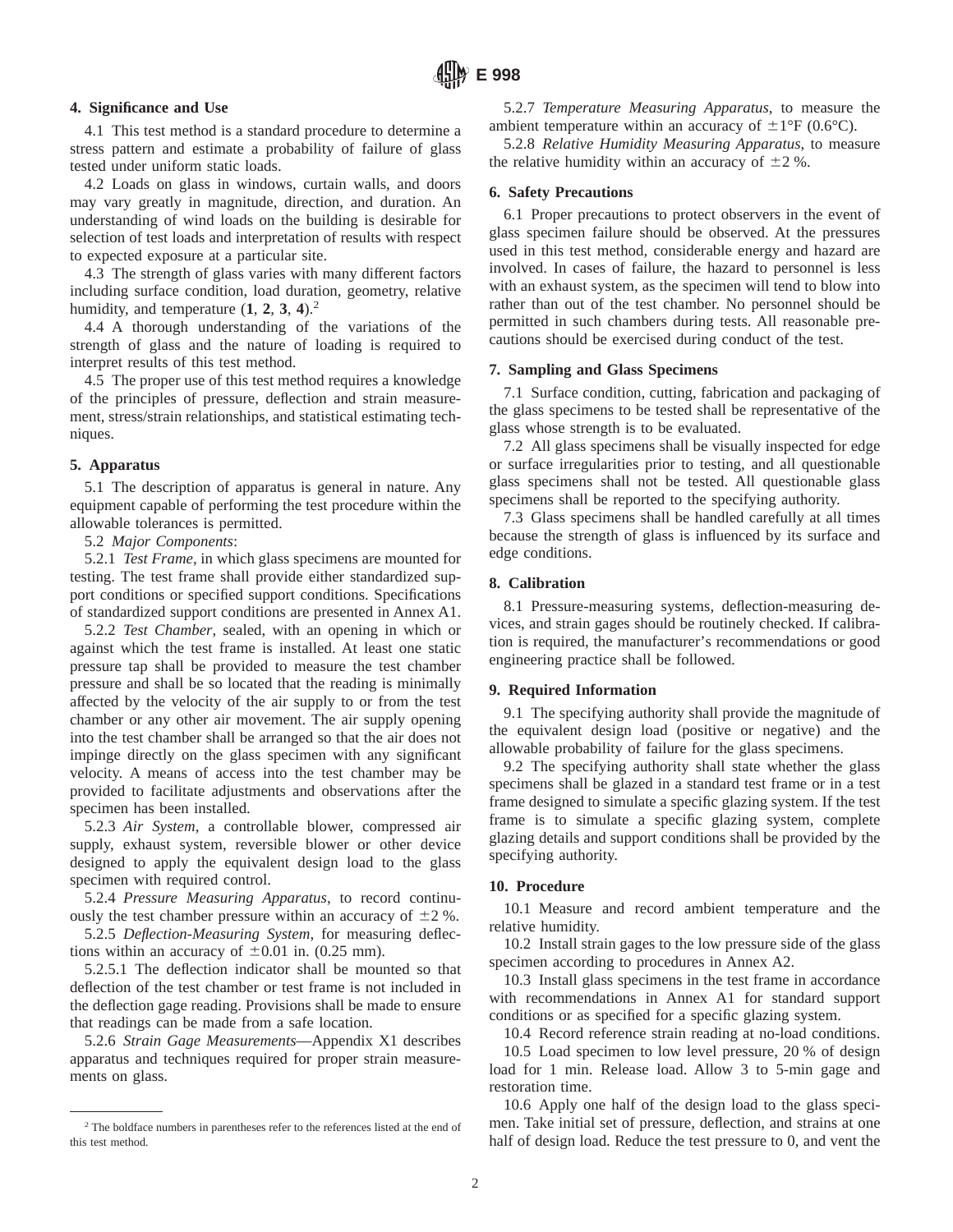test chamber for a period of 3 to 5 min before pressuremeasuring apparatus is adjusted to zero.

10.6.1 If air leakage around the test specimen is excessive, tape may be used to cover any cracks and joints through which the leakage is occurring. Tape shall not be used when there is a probability that it may significantly restrict differential movement between the glass and test frame.

10.7 Apply load to the glass specimen in increments of 20 % of design load, recording strain gage readings at each increment. Maintain the load at each increment of design load until all strain gage readings are taken. For each increment, the load should not be applied for a period under 1 min or longer than 5 min in duration. Continuous load-time records shall be kept for the duration of the loading.

10.8 If specimen fails prior to design load, check for permanent set of test frame and chamber damage. Test another gaged specimen if necessary.

#### **11. Report**

11.1 The report shall include the following information:

11.1.1 Date of the test, the date of the report, the ambient temperature, and the relative humidity.

11.1.2 Identification of the glass specimens (manufacturer, source of supply, dimensions, both nominal and measured, manufacturer's designation, materials, and other pertinent information).

11.1.3 Detailed drawings of the glass specimen, test frame, test chamber, a complete description of pressure-measuring apparatus, all other instrumentation, and a statement that the test was conducted using a standard test frame or a test frame of the user's design.

11.1.4 Records of pressure differences exerted across each glass specimen during the test with each specimen being properly identified.

11.1.5 Probability of failure  $(Z_o)$  as calculated in Section 12 (Analysis).

11.1.6 Identification or description of any applicable specification.

11.1.7 A statement that the tests were conducted in accordance with this test method, or a full description of any deviations.

#### **12. Analysis**

12.1 An analysis of the structural performance of the glass specimen(s) shall be made.

12.2 *Procedure A:*

12.2.1 Calculate maximum principal stress from strain gage data (see Appendix X1).

12.2.2 *Average Breaking Strength of Glass (ABS)*—The *ABS* is a necessary value for use in analyzing the structural

performance of the glass. For new glass, the *ABS* should be obtained from the appropriate glass manufacturer for the glass in question. For glass that have been in service, or treated by others (weathered, altered, damaged, scratched, or mechanically altered) engineering judgement should be used or a glass technologist consulted to determine the ABS. The area of the glass light and the duration of imposed load affect the ABS. The magnitude of the load duration effect can be roughly approximated by using Eq X1.1 in Appendix X1.

12.3 *Probability of Failure*—Once glass *ABS* is established (Procedure A), the normal probability distribution function is used to predict probability of failure. The probability of failure for glass is calculated as follows:

Area = 
$$
Pr(Z \ge z_o)
$$
 (1)  

$$
Z_o = \frac{X - ABS}{CV \times ABS}
$$

where:

 $X =$  maximum glass tension stress resulting from specified or test wind load, psi (MPa),

 $ABS$  = glass *ABS*, psi, (MPa),

 $CV = coefficient of variation, 0.22 for annealed glass,$ and

 $Z_o$  = standard normal variable (see Table X1.2).

Using the standard normal distribution table, the area to the right of the  $Z<sub>o</sub>$  indicates the probability of failure at that level (see Table X1.2).

NOTE 1—Glasses with residual surface stresses, such as heatstrengthened or fully tempered, must have their residual stresses added to the state of stress at the specified load. For example, the state of stress of a heat-strengthened glass surface is 5000 psi (35 MPa) at design load, if the glass has a residual compressive stress on the surface of − 3500 psi (24 MPa), the resulting tensile stress component is 1500 psi (10 MPa) at design load.

NOTE 2—Load/stress relationships for large deflections in glass may be adequately defined by finite-element computer techniques. The values obtained by this technique will be useful for defining probability of failure estimates at various load/glass stress combinations.

#### **13. Precision and Bias**

13.1 No statement is made about either the precision or the bias of this test method for measuring the structural performance of glass since the result merely states whether the probability of failure of the glass specimens is significantly greater than the specified probability of failure or not.

#### **14. Keywords**

14.1 curtain walls; doors; glass performance; nondestructive testing; performance testing; strain gages; structural performance; uniform static loads; windows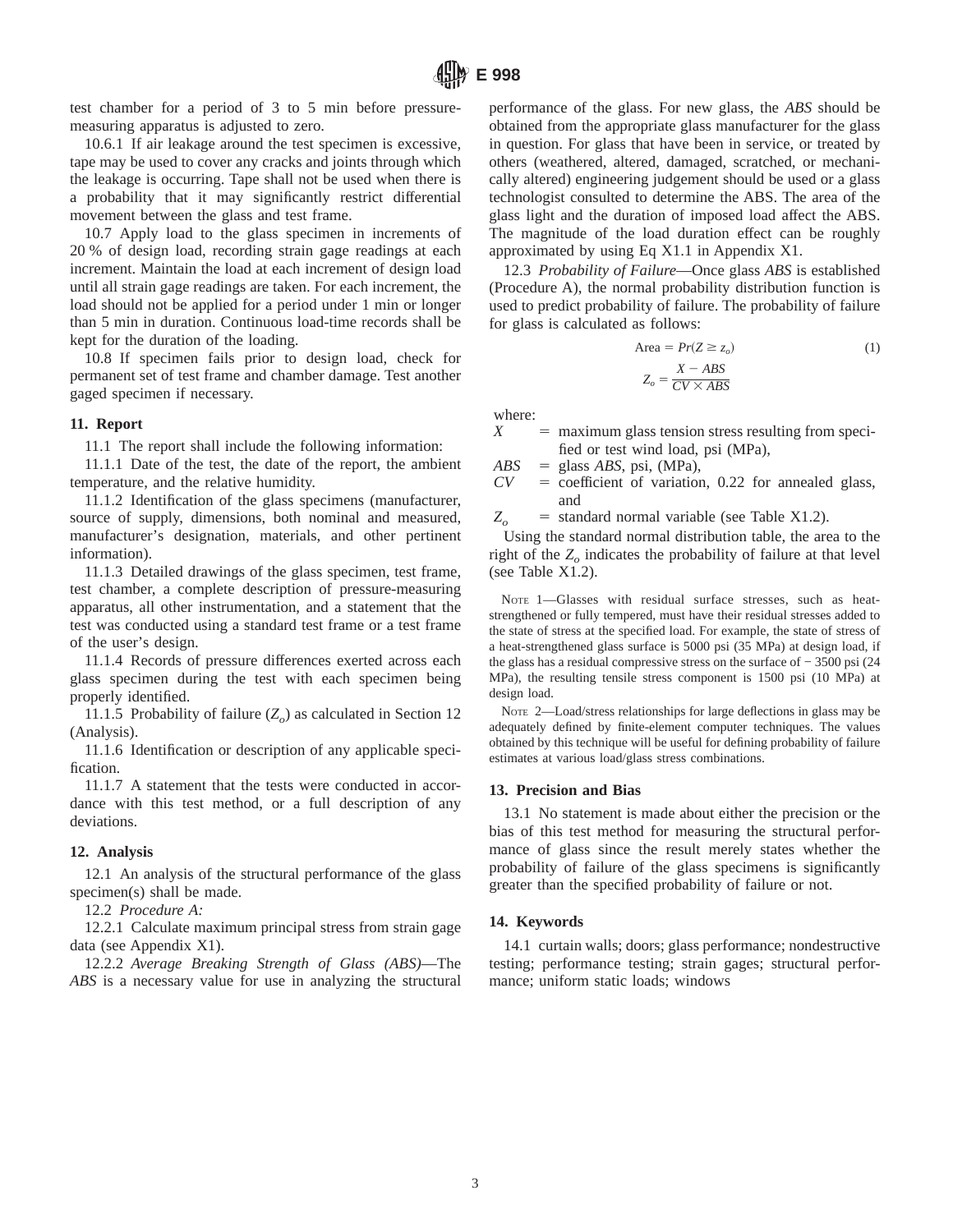#### **ANNEXES**

#### **(Mandatory Information)**

#### **A1. STANDARD GLASS TEST FRAME**

#### **A1.1 Introduction**

A1.1.1 The standard test frame shall be designed to support a rectangular glass specimen in a vertical plane and expose it to a positive (inward-acting) load. The test frame consists of two primary systems: a structural support system and a glazing system. The structural support system shall be designed to resist applied loads with limited deflections and provide an interface between the test chamber and the glazing system. The glazing system shall be designed to limit lateral displacements of the glass specimen edges while minimizing rotational and in-plane restraints of the glass specimen edges. This annex presents pertinent details relating to the design and construction of a standard test frame.

#### **A1.2 Structural Support System**

A1.2.1 The structural support system consists of four main structural members arranged as shown in Fig. A1.1. The inside rectangular dimensions, *a* and *b*, of the support system shall be found by subtracting 1 in. from the corresponding dimensions of the glass specimens. These dimensions shall be maintained within a tolerance of  $\pm\frac{1}{16}$  in. (1.6 mm).

A1.2.2 The structural members shall be selected from available American Standard channels with flange widths greater than or equal to  $1\frac{3}{4}$  in. (44 mm). The structural members are to be designed to withstand the appropriate proof load without permanent deformations. In addition, the structural members shall be designed to meet the following deflection criteria:

A1.2.2.1 The maximum lateral deflection (referenced to glass specimen) of the structural members shall not exceed *L*/750 where *L* is the length of the shorter side of the glass specimen,



A1.2.2.2 The maximum rotation of the structural members shall not exceed 1°, and

A1.2.2.3 The maximum in-plane deflection (referenced to the glass specimen) of the structural members shall not exceed *L*/2000.

A1.2.3 The corner connections of the support system shall be designed using angle braces and bolts to minimize racking or twisting during testing.

A1.2.4 In addition to the above criteria, the following fabrication tolerances shall be met:

A1.2.4.1 The maximum out-of-plane offset at the corners shall not exceed  $\frac{1}{64}$  in. (0.4 mm) (see Fig. A1.1),

A1.2.4.2 The maximum planar variation of the outside edges of the structural members shall not exceed  $\frac{1}{16}$  in. (1.6) mm).

A1.2.4.3 The maximum difference in the measured diagonals of the interior rectangular opening shall not exceed  $\frac{1}{8}$  in. (3.2 mm), and

A1.2.4.4 The depth of the structural members shall be sufficient to allow unimpaired lateral displacements of the glass specimens during the test.

A1.2.5 Finally, holes shall be provided as required in the flanges of the structural members for fasteners.

#### **A1.3 Glazing System**

A1.3.1 The glazing system, which attaches to the vertical structural support system, consists of the following major components (see Fig. A1.2, Fig. A1.3 and Fig. A1.4):

A1.3.1.1 Inside and outside glazing stops,

A1.3.1.2 Aluminum spacers,

A1.3.1.3 Inside and outside neoprene gaskets,

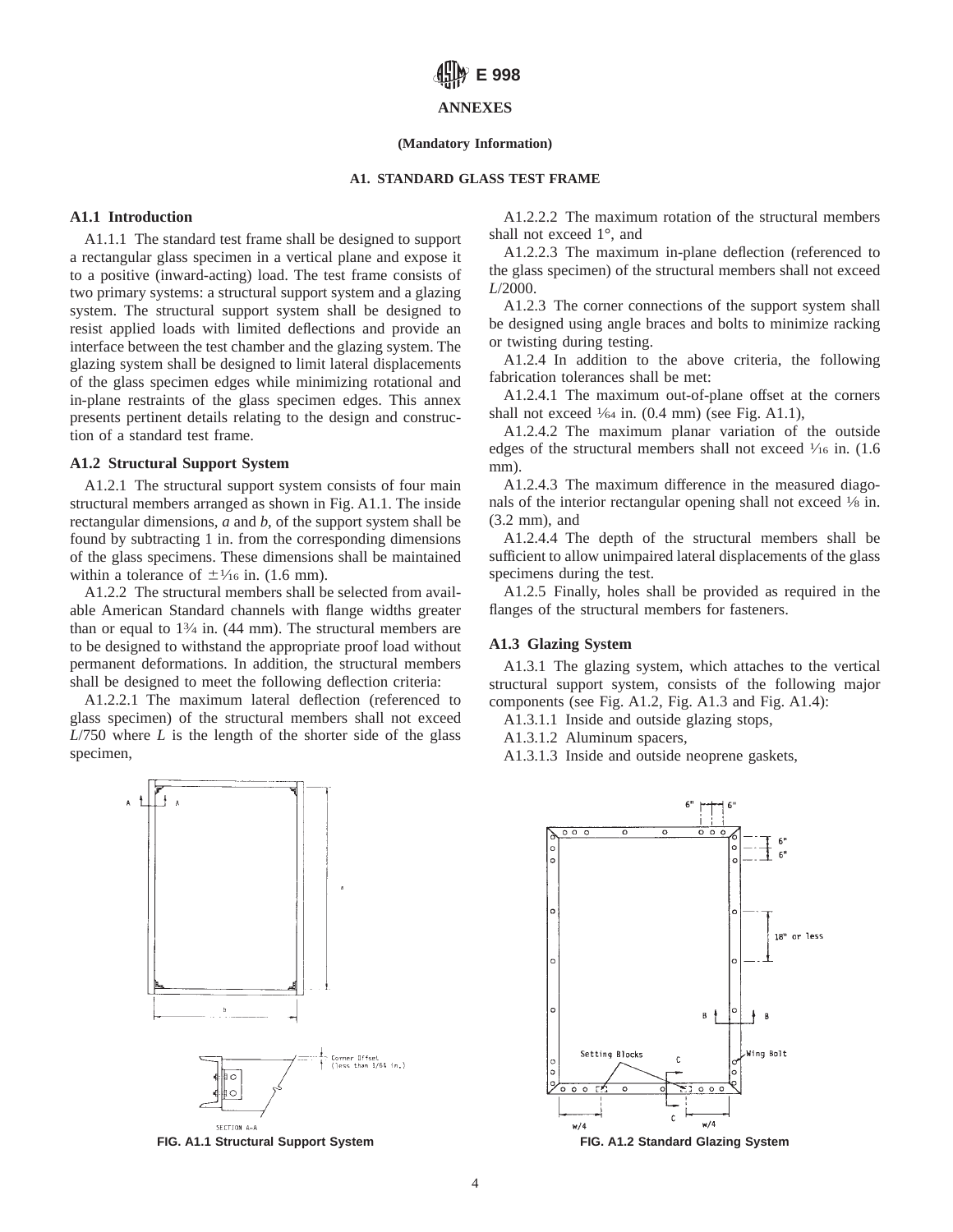

**FIG. A1.3 Section B-B of Standard Glazing System**



**FIG. A1.4 Section C-C of Standard Glazing System**

A1.3.1.4 Structural fasteners, and

A1.3.1.5 Neoprene setting blocks.

A1.3.2 The glass specimen rests on two neoprene setting blocks (85  $\pm$  5 shore A durometer) as shown in Fig. A1.4. The glass specimen is laterally supported around its perimeter with neoprene gaskets (65  $\pm$  5 shore A durometer). The glass specimen shall be centered within the glazing system to a tolerance of  $\pm$   $\frac{1}{16}$  in. (1.5 mm). A minimal clamping force (4 to 10 lbf/in. (700 to 1750 N/m)) is applied to the edge of the glass specimen by loosely tightening the wing bolts that are spaced around the specimen perimeter.

A1.3.3 The glazing stops shall be fabricated using  $\frac{1}{2}$  by 3-in. (13 by 76-mm) aluminum bar stock (6061 T6511) in sections no shorter than 24 in. (610 mm) or the smaller rectangular glass specimen dimension. A 1⁄8 by 3⁄8-in. (3.2 by 9.5-mm) rectangular slot shall be machined in the glazing stops as shown in Fig. A1.3. At each corner the glazing stops are to be mitered and fitted as shown in Fig. A1.2.

A1.3.4 The inside glazing stop shall be fastened to the top flange of the structural support members using  $\frac{1}{4}$ -in. (6.4-mm) diameter bolts. These bolts pass through a clear hole in the channel flange into a threaded hole in the inside glazing stop. These bolts are not to extend above the surface of the inside glazing stop. These bolts shall be spaced no further than 24 in. (610 mm) apart with no fewer than two bolts per glazing stop section.

A1.3.5 The outside glazing stop shall be secured to the support system using  $\frac{3}{8}$ -in. (9.5-mm) diameter wing bolts. These bolts pass through the outside glazing stop, through the inside glazing stop, and into a threaded hole in the support channels. In the corner areas there shall be three wing bolts spaced at 6-in. (152-mm) intervals as shown in Fig. A1.2. Between these corner bolts, the bolts shall be spaced no further than 18 in. (457 mm) apart with a minimum of two bolts per glazing stop section.

A1.3.6 The rectangular aluminum spacers shall be fabricated using 3⁄4-in. (19-mm) wide aluminum bar stock. The depth of the spacers shall be equal to the thickness of the glass plus 3⁄8 in. (9.5 mm). This dimension shall be maintained within a tolerance of  $\pm\frac{1}{32}$  in. (0.8 mm). The lengths of the spacers shall correspond to the lengths of matching outside glazing stop sections. In corner areas the spacers shall extend no further than 1 in. (25.4 mm) past the corner of the installed glass specimen. The spacers shall be fastened to the outside glazing stops using  $\frac{1}{4}$ -in. (6.4-mm) diameter bolts. These bolts pass through the outside glazing stop into a threaded hole in the spacer. These bolts shall be spaced no further than 24 in. (610 mm) apart with no fewer than 2 bolts per glazing stop section.

A1.3.7 Two neoprene (85  $\pm$  5 shore A durometer) setting blocks shall be centered at the quarter points of the glass specimen as shown in Fig. A1.2. Appropriate supports, fastened through the inside glazing stop to the support channels, shall be provided. The required length of a setting block (in inches (in millimetres)) is found by multiplying the glass specimen area (square metres) (square feet) by 0.10. However, in no case shall the setting block length be less than 4 in. (102 mm). The width of the setting block shall be  $\frac{1}{16}$  in. (1.6 mm) greater than the specimen thickness so that continuous support across the thickness of the specimen is provided.

A1.3.8 The neoprene gaskets shall be fabricated using  $\frac{5}{16}$ -in. (7.9-mm) thick neoprene (65  $\pm$  5 shore A durometer) to fit snugly into the glazing stop slots. These gaskets shall be placed so that continuous support of the glass specimen perimeter is achieved. The gaskets may be held in place using an appropriate glue or cement. However, the neoprene surface in contact with the glass specimen shall be kept free of all foreign materials.

A1.3.9 Silicone sealant or other appropriate material may be used to seal joints against leakage. However, under no circumstances is a sealant to contact the glass specimen.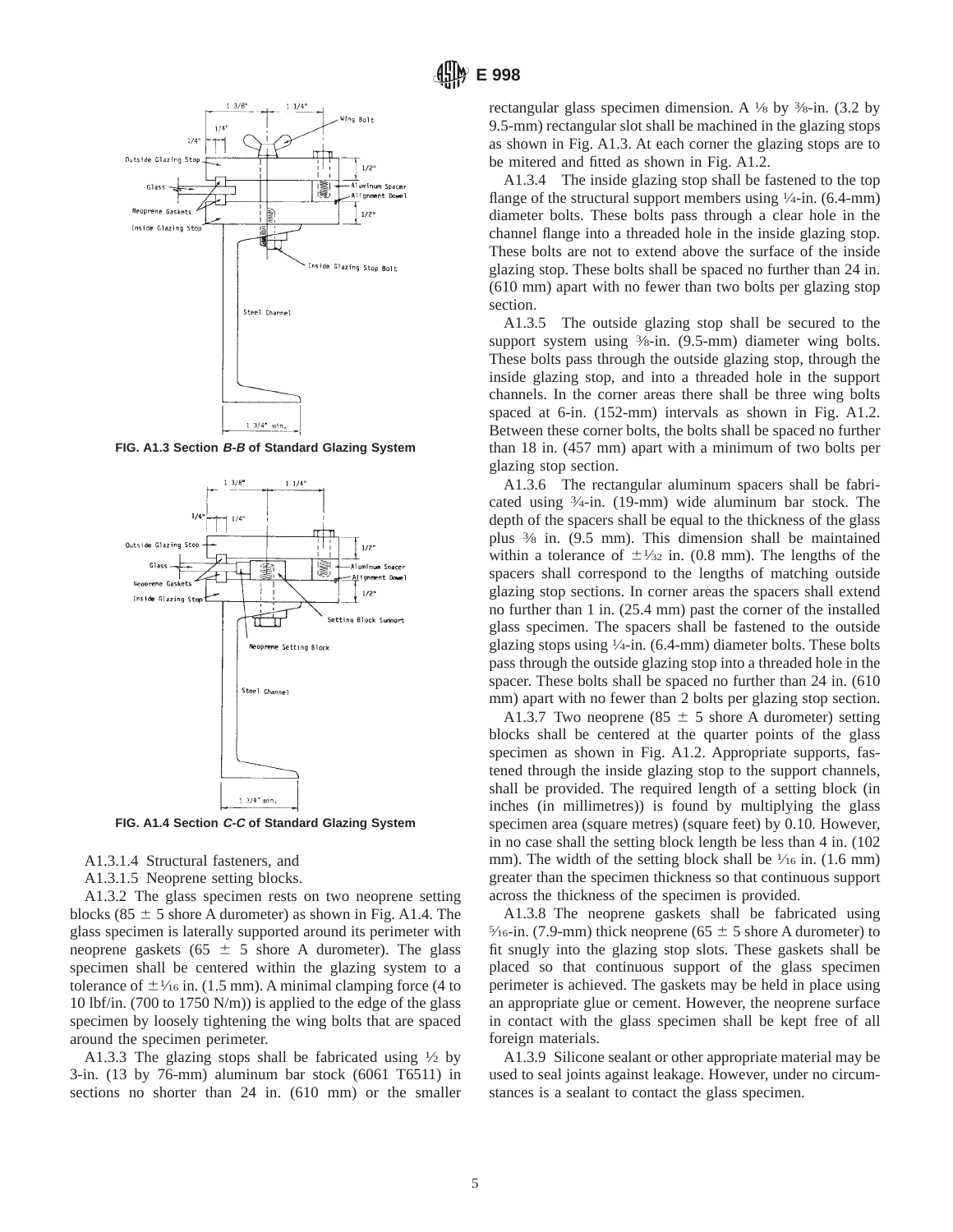#### **A2. INSTALLATION OF STRAIN GAGES**

#### **A2.1 Glass Surface Preparation Safeguards and Cleaning Recommendations**

A2.1.1 *Glass Surface Preparation Safeguards*—The purpose of surface preparation is to develop a chemically clean surface appropriate to the strain-gage installation. Cleanliness is vital throughout the surface preparation process. It is important to guard against recontamination of a once-cleaned surface by:

A2.1.1.1 Never touching or placing dirty or contaminated objects on a clean area to be strain-gaged.

A2.1.1.2 Protecting the area to be strain-gaged from airborne contaminants in unclean areas if glazing is delayed by covering the cleaned area with plastic film.

A2.1.2 *Glass Cleaning Recommendations*—It is usually advisable to thoroughly clean the entire surface of a plate to be strain-gaged (if plate area  $\leq 30$  to 40 ft<sup>2</sup>) to avoid transfer of contaminants from an uncleaned adjacent area to the area being strain-gaged. A variety of cleaning agents can be used for providing a chemically clean surface. A 1:1 solution of isopropyl alcohol and demineralized or distilled water applied with clean, untreated cotton gauze, or paper towels has been found to be an effective final cleaning practice. For extremely dirty glass substrates, degreasing to remove oils, greases, organic contaminants, and chemical residues may be necessary. A variety of solvents and techniques are available for this cleaning operation. Caution and care must be exercised in their selection and use to preclude bodily injury or harm and possible damage to coated glass substrates.

#### **A2.2 Strain Gage Lay-Out Lines Application**

A2.2.1 Perform a general cleaning of the glass surface(s) to be strain-gaged in accordance with A2.1.2.

A2.2.2 Using India ink reservoir pens, overhead projection pens (both water soluble and permanent inks), or other similar markers, draw perpendicular crossing strain gage location lay-out lines on the glass surface at the specific location and orientation (direction of strain measurement) where the strain gages are to be placed.

NOTE A2.1—Layout lines are usually left on the substrate until the gage position and orientation are established. Gages are typically installed such that the longitudinal and transverse gage axes markings are aligned with the layout lines on the substrate. The line portions where the gages are bonded to the substrate are removed just prior to application of the bonding cement.

#### **A2.3 Strain Gage Installation Methods, Techniques, and Tips**

A2.3.1 *Test Environment and Duration of Test*—The type of strain gage and bonding cement will in large part be predicated by the test environment and duration of test. If the test is to be performed in wet, rainy, high humidity or high temperature conditions, or combination thereof, or if the test exceeds several weeks in duration, the strain gage manufacturer should be contacted for specific bonding cement recommendations.

A2.3.2 *Strain Gage Application*:

NOTE A2.2—Strain gage application techniques should also be available from the strain-gage supplier.

A2.3.2.1 On a clean portion of the test plate, away from the gage locations, adhere 1 in. wide by 6 in. long (25 mm wide by 152 mm long) cellophane tape strips, one piece for each of the strain gages to be installed. If wrinkles, loops, or twists appear in any of the tape pieces, replace them. Fold the ends back, adhesive to adhesive, for about  $\frac{1}{4}$  in. (6.4 mm) to simplify lifting the tape in subsequent steps.

A2.3.2.2 Remove strain gages from the packaging material, handling strain gages individually with clean tweezers. Care shall be taken not to damage the gage by crimping, bending, or cutting by using tweezers with irregular contact surfaces.

A2.3.2.3 Pull back one end of one cellophane tape piece to near the central region.

A2.3.2.4 Orient the strain gage so that the gage axes correspond to preferred orientation on the plate layout lines, and center the strain gage on the tape prior to adhering to the cellophane tape. The strain gage grid and solder connections must be toward the tape adhesive. Repeat for all gages being installed.

A2.3.2.5 Re-adhere the tape and the gage to the glass plate, observing the precautions in A2.3.2.1. Repeat for all strain gages.

A2.3.2.6 Carefully and accurately mark strain gage axes on the cellophane tape using a magnifier, a straight-edge, and a marker used for plate layout. Fine lines are preferable and should extend the length and width of the tape. Repeat for all strain gages.

A2.3.2.7 *Grasp* one piece of cellophane *tape at both ends* (to restrain curling, rolling, and twisting), and carefully lift the tape and gage from glass plate.

A2.3.2.8 Superimpose cellophane tape gage axes lines over the glass plate layout lines at the desired location.

A2.3.2.9 Press the tape to the plate when lines are satisfactorily superimposed. Repeat for all strain gages.

A2.3.2.10 Grasp one end of tape and carefully lift at a shallow angle  $({\sim}30^{\circ})$  until the gage has been lifted from plate contact. Continue lifting the tape until it is free from the plate approximately 1 in. (25 mm) beyond the strain gage. The glass plate layout lines at the strain gage should be exposed.

A2.3.2.11 Pull the lifted end of the tape over the adhered end, exposing the strain gage and the tape mastic, and adhere the lifted end of the cellophane tape to the glass. This forms a loop in the tape with the mastic side up and the strain gage exposed.

A2.3.2.12 Using a clean cotton cloth or paper towel and a non-residue cleaning solvent, for example, 1:1 solution of isopropyl alcohol and water, carefully and thoroughly clean area where the strain gage will bond to the glass plate, removing only the glass layout lines that are beneath and immediately adjacent to the strain gage site. The paper towel or cotton cloth used should be clean, untreated, or free of soapy materials, or combination thereof.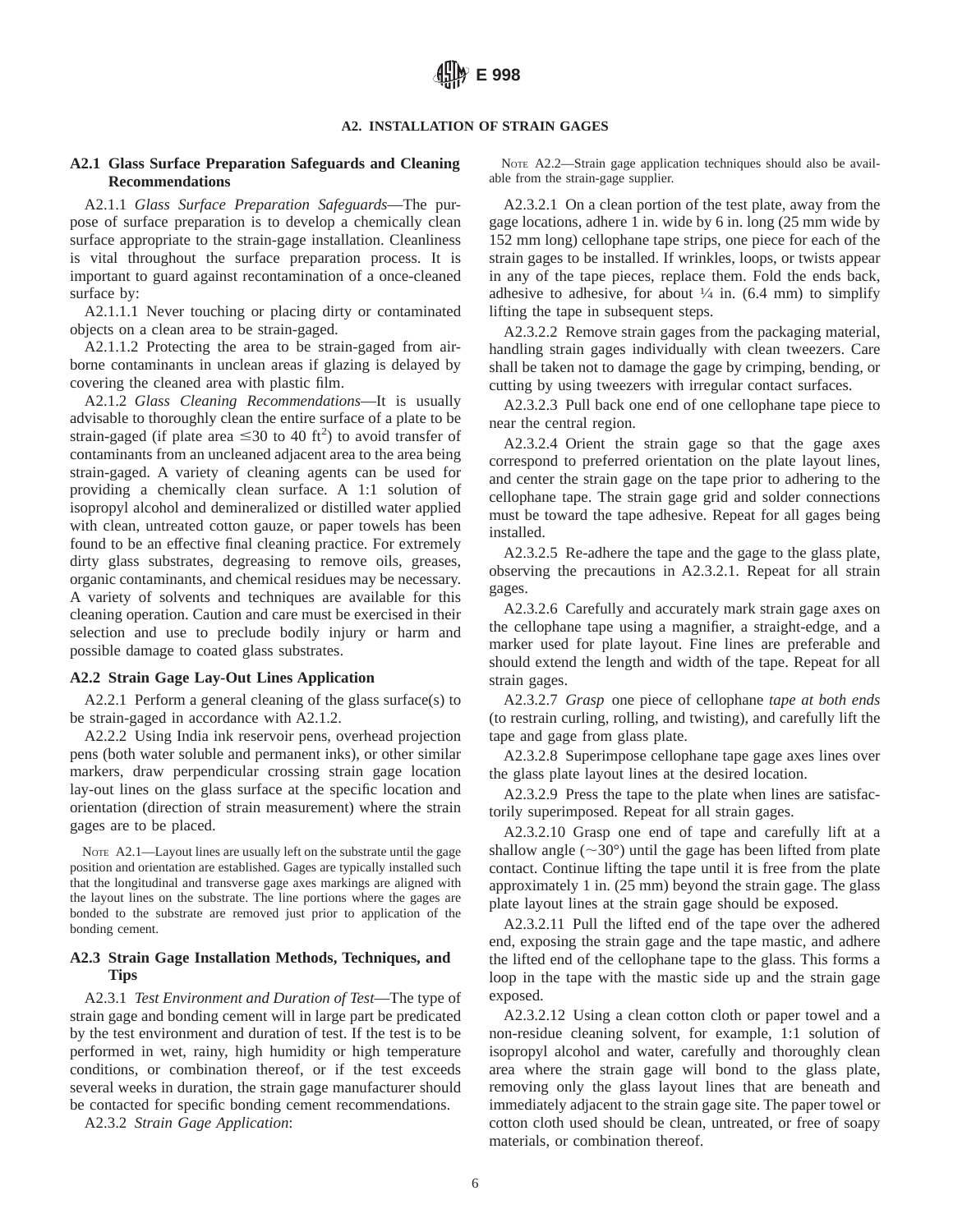A2.3.2.13 *Optional Steps* — (A2.3.2.13 and A2.3.2.14)—If a curing accelerator catalyst is used with the methyl-2 cyanoacrylate adhesive, apply the curing accelerator to the bond surface of the gage. This is the exposed surface of the gage.

A2.3.2.14 Allow the catalyst to dry at least 1 min under conditions of 75°F, from 20 to 60 % relative humidity. Longer drying times are needed for lower temperatures or higher relative humidity.

NOTE A2.3—The next three steps are completed in rapid succession. Read all three steps before proceeding.

A2.3.2.15 Lift the end of the tape previously tucked under (see A2.3.2.11) and firmly re-adhere the tape to within about  $\frac{1}{4}$ in. (6.4 mm) of the gage, maintaining the tape in a gentle "pull-back" position. Apply *1 to 2 drops* of methyl-2 cyanoacrylate adhesive at the junction of the tape and the plate.

A2.3.2.16 IMMEDIATELY, rotate the tape so that the gage bond surface is at an angle of about 5 to 30° to the plate, but bridging the installation area. While holding the tape taut at this angle and aligning the strain gage axes lines with the remainder of the plate layout lines, prepare to bond the gage by taking a small piece of clean cloth or towel to apply a slow, firm, single sweeping motion across the gage *and* the *tape*, keeping the alignment lines superimposed. Firm pressure during this step assures a thin, uniform film and the closest proximity to plate surface necessary for accurate strain measurement.

A2.3.2.17 IMMEDIATELY after completion of the above application, apply either firm-thumb pressure or a firm rubbing motion directly over the gage area for a period of at least 1 min under conditions of 75°F, from 30 to 60 % relative humidity. If either temperature or humidity are below these values, several minutes of firm pressure or rubbing, or both, are advised. Repeat above steps for other gages to be applied.

A2.3.2.18 After the gage has been bonded 5 min or longer, the tape may be removed by pulling it directly back over itself (at a 180° angle) with a slow, steady motion. The gage should remain bonded to the plate. Do not remove the tape until ready to attach lead wires.

A2.3.2.19 Residual adhesive surrounding the gage should be removed from the glass using a razor blade at an acute angle. Care must be exercised not to damage the glass surface. Adhesive removal should be made with the razor blade directed away from the strain gage. Residual adhesive is removed so that moisture does not get under the gage and cause it to lift by using the adhesive as a "wick".

A2.3.2.20 Apply a piece of masking tape over open-faced (unencapsulated) gage-grids to prevent damage during subsequent steps. This step is unnecessary when encapsulated gages are used.

A2.3.2.21 Burnish solder tabs with a standard pencil eraser if pre-soldered tabs are not on the strain gages.

A2.3.2.22 Apply a small amount of high quality solder flux to the solder tabs and with an appropriately sized and powered solder *iron*, apply solder.

A2.3.2.23 Observing wiring suggestions by the strain gage manufacturer, attach lead wires (24–30 gage stranded) to solder tabs. A quarter-bridge three-wire independent-circuit wiring arrangement functions very well. In this three-wire system, two of the leads are joined at the strain gage end but are maintained separately at the instrument end.

A2.3.2.24 Tape the lead wires to the plate, providing wire strain-relief loops near the strain gage to reduce accidental gage removal, should wire be pulled or tugged.

A2.3.2.25 Seal the gage to the plate with the appropriate sealer, for example, air-dried polyurethane. As noted earlier, since methyl-2-cyanoacrylate cement is water soluble and hydroscopic, strain gage adhesion loss can occur in moist or high humidity conditions without use of a sealer. Several coats can be applied with ample drying time.

NOTE A2.4—Other types of adhesives are available which are less sensitive to environmental conditions, but which require a different set of cure conditions. Contact your strain-gage supplier for details.

#### **APPENDIX**

#### **(Nonmandatory Information)**

#### **X1. STRAIN GAGE TECHNIQUES FOR ANALYSIS OF GLASS PLATES**

#### **X1.1 Introduction**

X1.1.1 When properly used, strain gages provide useful (structural) data for architects, designers, engineers, and code authorities. The purpose of this appendix is to describe apparatus and techniques and to analyze material for determination of glass stresses during load testing.

#### **X1.2 Apparatus**

X1.2.1 The apparatus selection is largely based upon desire for portability, number of gage-monitoring locations, type of load, and budget considerations. The following apparatus are recommended:

- X1.2.1.1 *Measuring Equipment*:
- (*a*) *Manual:*
- (*1*) *Indicator*, portable strain, wheatstone bridge-type.
- (*2*) *Switching/Balance Box*, 10 channel, minimum
- (*b*) *Automatic:*
- (*1*) *Analog-Digital Converter*.
- (*2*) *Mini-Computer*, with 16K memory.
- X1.2.1.2 *Gages*, foil-type:
- (*a*) *Rosette*, two-element.
- (*b*) *Rosette*, three-element.
- X1.2.1.3 *Wire*, No. 26-3 Conductor.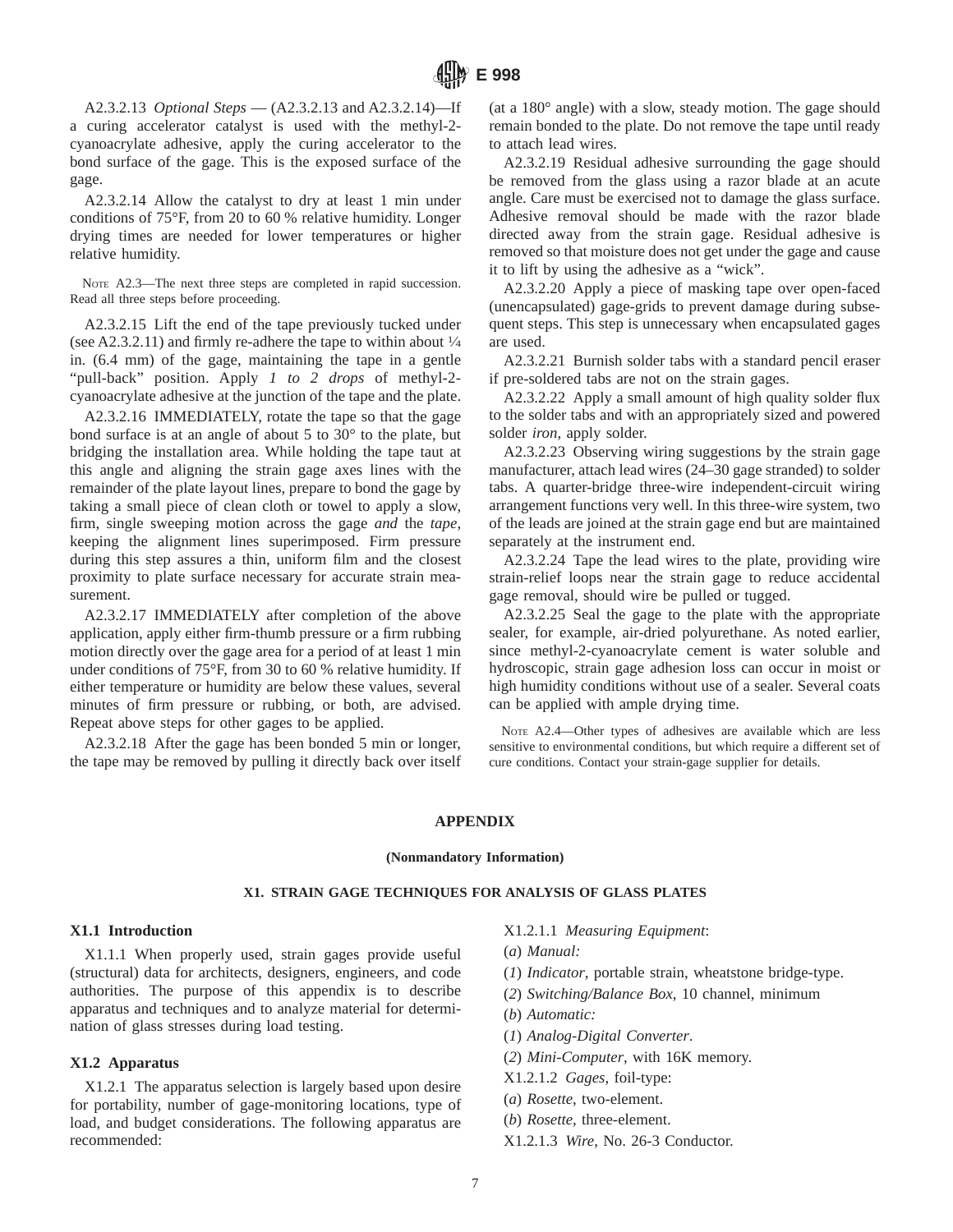X1.2.1.4 *Gage Adhesives*, Eastman 910 (or equivalent) with catalyst.

X1.2.1.5 *Surface Preparation Material*:

(*a*) *Conditioner and Neutralizer*, MNS-1 and MNA-1, or

(*b*) *Isopropyl Alcohol and Water*, 50:50 solution.

X1.2.1.6 *Gagekote*, gage-waterproofing.

X1.2.1.7 *Miscellaneous*:

(*a*) *Cellophane Tape*, 1 in.

(*b*) *Masking Tape*, 1 in.

- (*c*) *Pencil*, glass marking.
- (*d*) *Solder* and *Iron*.
- (*e*) *Glass Sample*, for dummy-gage mount.
- (*f*) *Glass-Handling Equipment*.

#### **X1.3 Stress Distribution**

X1.3.1 Maximum stresses and stress distribution are of primary interest. For lights of glass, glazed four sides weathertight, stress values are largely dependent on glass size, thickness, aspect ratio, nature of the load and support member performance. Maximum stress location on plates can be approximated with the aid of Fig. X1.1 so that strain gage placement can be properly positioned.

X1.3.2 While insufficient for stress profile construction, Fig. X1.2 illustrates a minimum location of strain gages and dial indicators for various plate aspect ratios and thicknesses in accordance with where maximum stress is predicted as shown in Fig. X1.1. All gages shown are two-element rosettes with total gages for any test being ten. Gage orientations should be parallel and perpendicular to lines of symmetry and 45° diagonal. Note that good engineering practice always places gages at the test plate center location. Symmetrical support and uniform loading will usually allow investigators to monitor only one fourth (quadrants) of the rectangular plates, since stress distributions are assumed symmetrical.

#### **X1.4 Stress Data Calculations**

X1.4.1 Determine strain for each gage, corrected readings for temperature and zero references.

X1.4.2 Calculate stresses using strain values recorded and formulas shown in Table X1.3. Note that only the gage-site stress along the gage axes is determined using two-element gages. Principal stresses, maximum and minimum, may be calculated for two-element gages only when principal stress

**TABLE X1.1 Data Obtained from a Three-Gage Rectangular Rosette**

|                  | Gage<br>No.                   | Zero or<br>Reference<br>Reading, uin./<br>in. $(a)$ | Microstrain<br>Reading at 50<br>(b) | <b>Measured Strain</b><br>lbf/ft <sup>2</sup> (2395 Pa) $(a - b)$ , $\mu$ in./in. |
|------------------|-------------------------------|-----------------------------------------------------|-------------------------------------|-----------------------------------------------------------------------------------|
| First test       | 1 ( $\epsilon_1$ )            | 6 5 6 5                                             | 6 925                               | 360                                                                               |
|                  | $2(\epsilon_2)$               | 5 480                                               | 5 955                               | 475                                                                               |
|                  | $3(\epsilon_3)$               | 7 100                                               | 7 475                               | 375                                                                               |
| Second test      | 1 ( $\epsilon_1$ )            | 6 5 6 5                                             | 6 965                               | 400                                                                               |
|                  | $2(\epsilon_2)$               | 5 480                                               | 6 030                               | 550                                                                               |
|                  | $3(\epsilon_3)$               | 7 100                                               | 7 525                               | 425                                                                               |
| Average of tests | 1 ( $\epsilon_1$ )            | 6 5 6 5                                             | 6 945                               | 380                                                                               |
|                  | 2 ( $\epsilon$ <sub>2</sub> ) | 5 480                                               | 5 9 9 3                             | 513                                                                               |
|                  | $3(\epsilon_3)$               | 7 100                                               | 7 500                               | 400                                                                               |

axes and gage axes are coincident. If principal stress axes are not coincident with gage axes, maximum and minimum stresses on the plate can only be calculated using three or more properly arranged gages.

X1.4.3 For calculations, values are recommended as follows:

$$
E = 10.5 \times 10^6
$$
psi (MPa)

where

 $E =$  Young's modulus for glass.  $\mu = 0.22$ 

where

 $\mu$  = Poisson's ratio for glass.

 $\epsilon_1$ ,  $\epsilon_2$ , and  $\epsilon_3$  = strain measured by gases, subscripts refer to gage numbers shown in Table X1.3.

X1.4.4 For example, at a 120-lbf (534 N) test load, the data in Table X1.4 using a two-element strain gage located at the center of a glass light.

X1.4.5 Using two-gage maximum/minimum stress formulas, in accordance with Table X1.3, the stress calculations are as follows:

Maximum stress calculation,  $\sigma$  max

$$
= \frac{E}{(1 - \mu^2)} (\epsilon_1 + \mu \epsilon_2)
$$
  
=  $\frac{10.5 \times 10^6}{(1 - 0.22^2)} (260 \times 10^{-6} - 0.22 \times 795 \times 10^{-6})$   
= 939 psi (6.5 MPa)

Minimum stress calculation,  $\sigma$  min

$$
= \frac{E}{(1 - \mu^2} (\epsilon_2 + \mu \epsilon_1)
$$
  
=  $\frac{10.5 \times 10^6}{(1 - 0.22^2)} (-795 \times 10^{-6} + 0.22 \times 0.260 \times 10^{-6})$   
= -8141 psi (56.1 MPa)

X1.4.6 Because both  $\sigma_{\text{max}}$  and  $\sigma_{\text{min}}$  calculations were performed, the maximum stress was determined. It is good engineering practice to perform both  $\sigma_{\text{max}}$  and  $\sigma_{\text{min}}$  calculations.

X1.4.7 Test data in Table X1.1 was obtained from a threegage rectangular rosette.

X1.4.8 Using the formula for a three-gage rectangular rosette in Table X1.3, results are obtained as follows:

$$
Max = \frac{E}{2} \left\{ \frac{\epsilon_1 + \epsilon_3}{1 - \mu} + \frac{1}{1 + \mu} \sqrt{(\epsilon_1 - \epsilon_3)^2 + [2\epsilon_2 - (\epsilon_1 + \epsilon_3)]^2} \right\}
$$
\n
$$
Min = \frac{E}{2} \left\{ \frac{\epsilon_1 + \epsilon_3}{1 - \mu} - \frac{1}{1 + \mu} \sqrt{(\epsilon_1 - \epsilon_3)^2 + [2\epsilon_2 - (\epsilon_1 + \epsilon_3)]^2} \right\}
$$
\n
$$
= 6415 \text{ psi} (44.2 \text{ MPa})
$$
\n
$$
\Phi_p = \frac{1}{2} \text{TAN}^{-1} \frac{Ze_2 - (\epsilon_1 + \epsilon_2)}{1 - \epsilon_3} = 47^\circ
$$

X1.4.9 Again, the necessity for performing both calculations is illustrated. It is important to note that the principal maximum stress axis is located 47° from gage one axis in a direction the same as the gage numbering. Two-gage rosette calculations performed from the same data produce maximum/ minimum stress values different from those above because the gage axes and principal stress axes are not coincident. For this particular example, two axis rosette stresses are: 5162 versus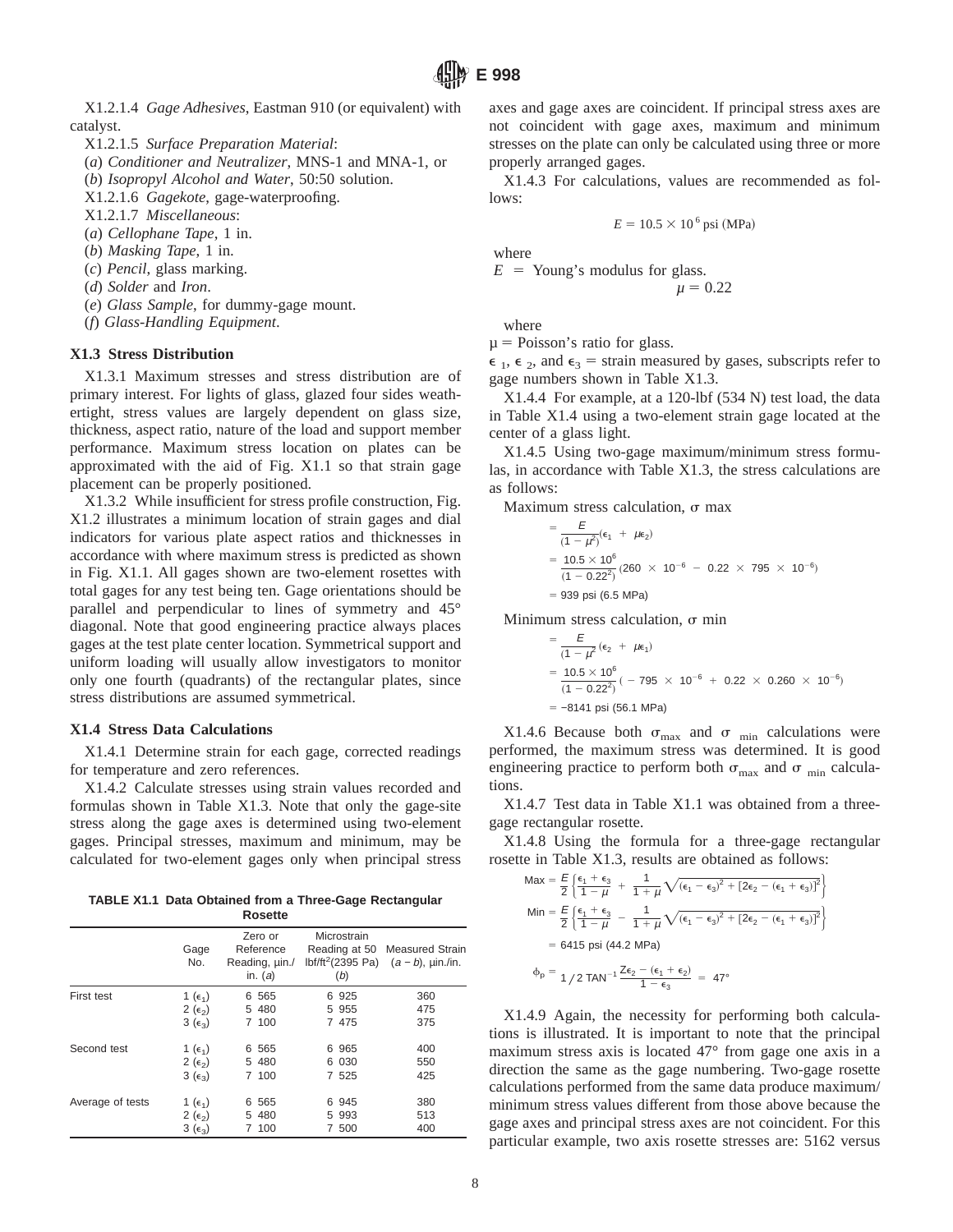

**FIG. X1.1 Approximate Criterion for Determining Maximum Stress Location Simply Supported, Uniformly Loaded Plates**

4085 and 5334 versus 6415. For example, using  $\epsilon_1$  and  $\epsilon_3$  data and the two-gage stress formulas in Table X1.3  $\sigma_{\text{max}} = 5149$ psi and  $\sigma_{\min} = 5324$  psi. Both these values are substantially different from values obtained from the three-gage rectangular rosette method. To determine the influence of load duration, calculate as follows:

$$
L = ABS(t_1) = ABS(t_0)(t_0/t_1)^{1/16}
$$
 (X1.1)

where:

 $L =$  load duration,

 $t_i$  = specified load duration, s and

 $t_0$  = reference load duration for which ABS is known.

For example, if the *ABS* of annealed glass is 6000 psi (41.3 MPa) at a load time of 60 s, a recommended *ABS* for a load duration of 3 s would be 7325 psi (50.5 MPa).

$$
ABS(t_1) = 6000 (60/3)^{1/16}
$$
  

$$
ABS(t_1) = 7325 \text{ psi} (50.5 \text{ MPa})
$$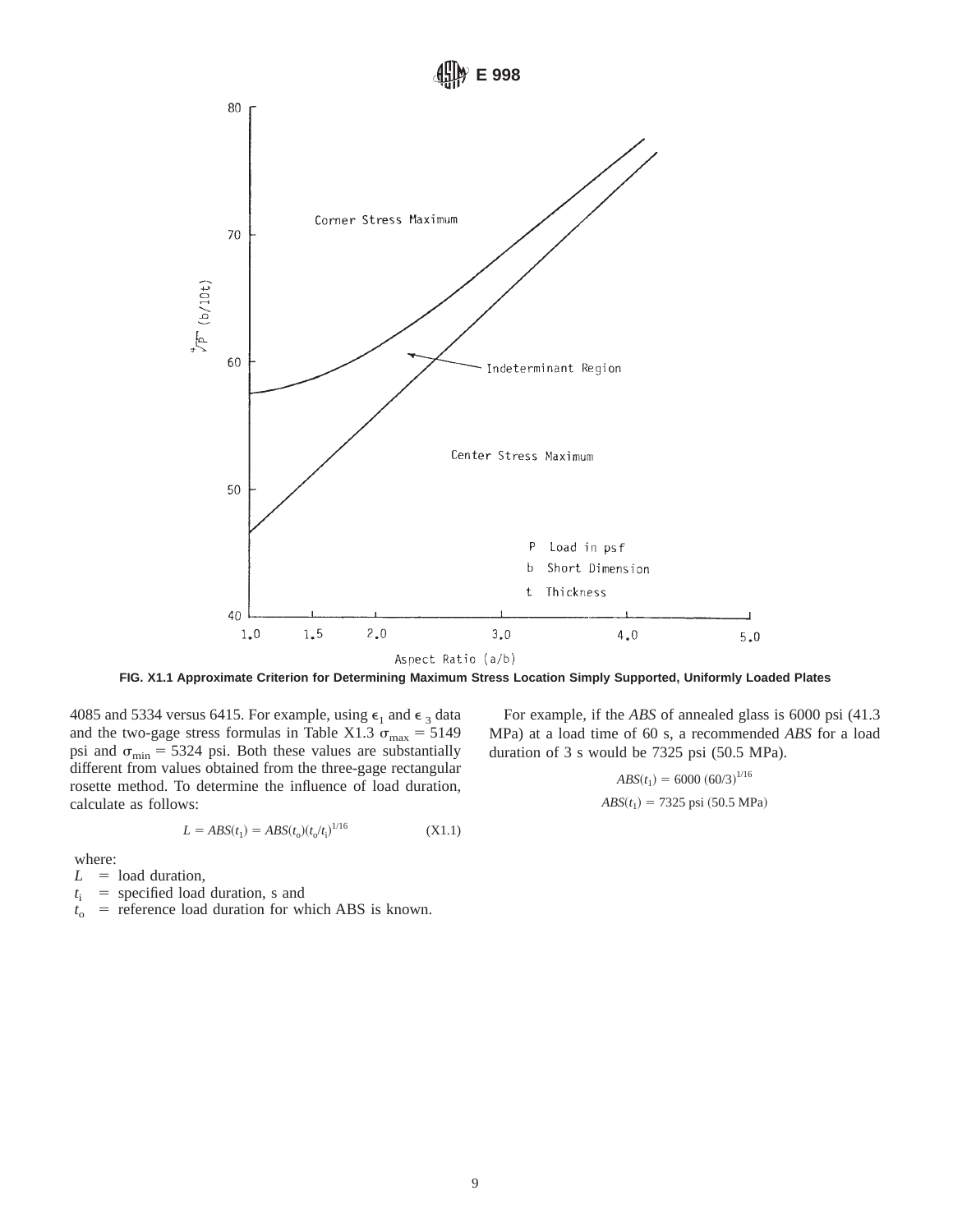## **E 998**

#### TABLE X1.2 Probabilities That Given Standard Normal Variables Will be Exceeded<sup>A</sup>

NOTE 1—The probabilities shown are for the upper-tail.

NOTE 2—The digits heading the columns are additional digits for the values of the normal variable shown in the first column. Thus, the probability corresponding with the standard normal variable 1.32 is found in the row in which "1.3" appears at the left and the column in which "2" appears at the top. The probability is 0.0934.



| Normal $Z_0$<br>Variable | 0      | 1      | $\overline{2}$ | 3      | 4      | 5      | 6      | 7      | 8      | 9      |
|--------------------------|--------|--------|----------------|--------|--------|--------|--------|--------|--------|--------|
| 0.0                      | 0.5000 | 0.4960 | 0.4920         | 0.4880 | 0.4840 | 0.4801 | 0.4761 | 0.4721 | 0.4681 | 0.4641 |
| 0.1                      | 0.4602 | 0.4562 | 0.4522         | 0.4483 | 0.4443 | 0.4404 | 0.4364 | 0.4325 | 0.4286 | 0.4247 |
| 0.2                      | 0.4207 | 0.4168 | 0.4129         | 0.4090 | 0.4052 | 0.4013 | 0.3974 | 0.3936 | 0.3897 | 0.3859 |
| 0.3                      | 0.3821 | 0.3783 | 0.3745         | 0.3707 | 0.3669 | 0.3632 | 0.3594 | 0.3557 | 0.3520 | 0.3483 |
| 0.4                      | 0.3446 | 0.3409 | 0.3372         | 0.3336 | 0.3300 | 0.3264 | 0.3228 | 0.3192 | 0.3156 | 0.3121 |
| 0.5                      | 0.3085 | 0.3050 | 0.3015         | 0.2981 | 0.2946 | 0.2912 | 0.2877 | 0.2843 | 0.2810 | 0.2776 |
| 0.6                      | 0.2743 | 0.2709 | 0.2676         | 0.2643 | 0.2611 | 0.2578 | 0.2546 | 0.2514 | 0.2483 | 0.2451 |
| 0.7                      | 0.2420 | 0.2389 | 0.2358         | 0.2327 | 0.2296 | 0.2266 | 0.2236 | 0.2206 | 0.2177 | 0.2148 |
| 0.8                      | 0.2119 | 0.2090 | 0.2061         | 0.2033 | 0.2005 | 0.1977 | 0.1949 | 0.1922 | 0.1894 | 0.1867 |
| 0.9                      | 0.1841 | 0.1814 | 0.1788         | 0.1762 | 0.1736 | 0.1711 | 0.1685 | 0.1660 | 0.1635 | 0.1611 |
| 1.0                      | 0.1587 | 0.1562 | 0.1539         | 0.1515 | 0.1492 | 0.1469 | 0.1446 | 0.1423 | 0.1401 | 0.1379 |
| 1.1                      | 0.1357 | 0.1335 | 0.1314         | 0.1292 | 0.1271 | 0.1251 | 0.1230 | 0.1210 | 0.1190 | 0.1170 |
| 1.2                      | 0.1151 | 0.1131 | 0.1112         | 0.1093 | 0.1075 | 0.1056 | 0.1038 | 0.1020 | 0.1003 | 0.0985 |
| 1.3                      | 0.0968 | 0.0951 | 0.0934         | 0.0918 | 0.0901 | 0.0885 | 0.0869 | 0.0853 | 0.0838 | 0.0823 |
| 1.4                      | 0.0808 | 0.0793 | 0.0778         | 0.0764 | 0.0749 | 0.0735 | 0.0721 | 0.0708 | 0.0694 | 0.0681 |
| 1.5                      | 0.0668 | 0.0655 | 0.0643         | 0.0630 | 0.0618 | 0.0606 | 0.0594 | 0.0582 | 0.0571 | 0.0559 |
| 1.6                      | 0.0548 | 0.0537 | 0.0526         | 0.0516 | 0.0505 | 0.0495 | 0.0485 | 0.0475 | 0.0465 | 0.0455 |
| 1.7                      | 0.0446 | 0.0436 | 0.0427         | 0.0418 | 0.0409 | 0.0401 | 0.0392 | 0.0384 | 0.0375 | 0.0367 |
| 1.8                      | 0.0359 | 0.0351 | 0.0344         | 0.0336 | 0.0329 | 0.0322 | 0.0314 | 0.0307 | 0.0301 | 0.0294 |
| 1.9                      | 0.0287 | 0.0281 | 0.0274         | 0.0268 | 0.0262 | 0.0256 | 0.0250 | 0.0244 | 0.0239 | 0.0233 |
| 2.0                      | 0.0228 | 0.0222 | 0.0217         | 0.0212 | 0.0207 | 0.0202 | 0.0197 | 0.0192 | 0.0188 | 0.0183 |
| 2.1                      | 0.0179 | 0.0174 | 0.0170         | 0.0166 | 0.0162 | 0.0158 | 0.0154 | 0.0150 | 0.0146 | 0.0143 |
| 2.2                      | 0.0139 | 0.0136 | 0.0132         | 0.0129 | 0.0125 | 0.0122 | 0.0119 | 0.0116 | 0.0113 | 0.0110 |
| 2.3                      | 0.0107 | 0.0104 | 0.0102         | 0.0099 | 0.0096 | 0.0094 | 0.0091 | 0.0089 | 0.0087 | 0.0084 |
| 2.4                      | 0.0082 | 0.0080 | 0.0078         | 0.0075 | 0.0073 | 0.0071 | 0.0069 | 0.0068 | 0.0066 | 0.0064 |
| 2.5                      | 0.0062 | 0.0060 | 0.0059         | 0.0057 | 0.0055 | 0.0054 | 0.0052 | 0.0051 | 0.0049 | 0.0048 |
| 2.6                      | 0.0047 | 0.0045 | 0.0044         | 0.0043 | 0.0041 | 0.0040 | 0.0039 | 0.0038 | 0.0037 | 0.0036 |
| 2.7                      | 0.0035 | 0.0034 | 0.0033         | 0.0032 | 0.0031 | 0.0030 | 0.0029 | 0.0028 | 0.0027 | 0.0026 |
| 2.8                      | 0.0026 | 0.0025 | 0.0024         | 0.0023 | 0.0023 | 0.0022 | 0.0021 | 0.0021 | 0.0020 | 0.0019 |
| 2.9                      | 0.0019 | 0.0018 | 0.0018         | 0.0017 | 0.0016 | 0.0016 | 0.0015 | 0.0015 | 0.0014 | 0.0014 |
| 3.0                      | 0.0013 | 0.0013 | 0.0013         | 0.0012 | 0.0012 | 0.0011 | 0.0011 | 0.0011 | 0.0010 | 0.0010 |

<sup>A</sup>Wallis, W. A., and Roberts, H. V., Statistics: <sup>A</sup> New Approach, The Free Press, 1956, p. 365.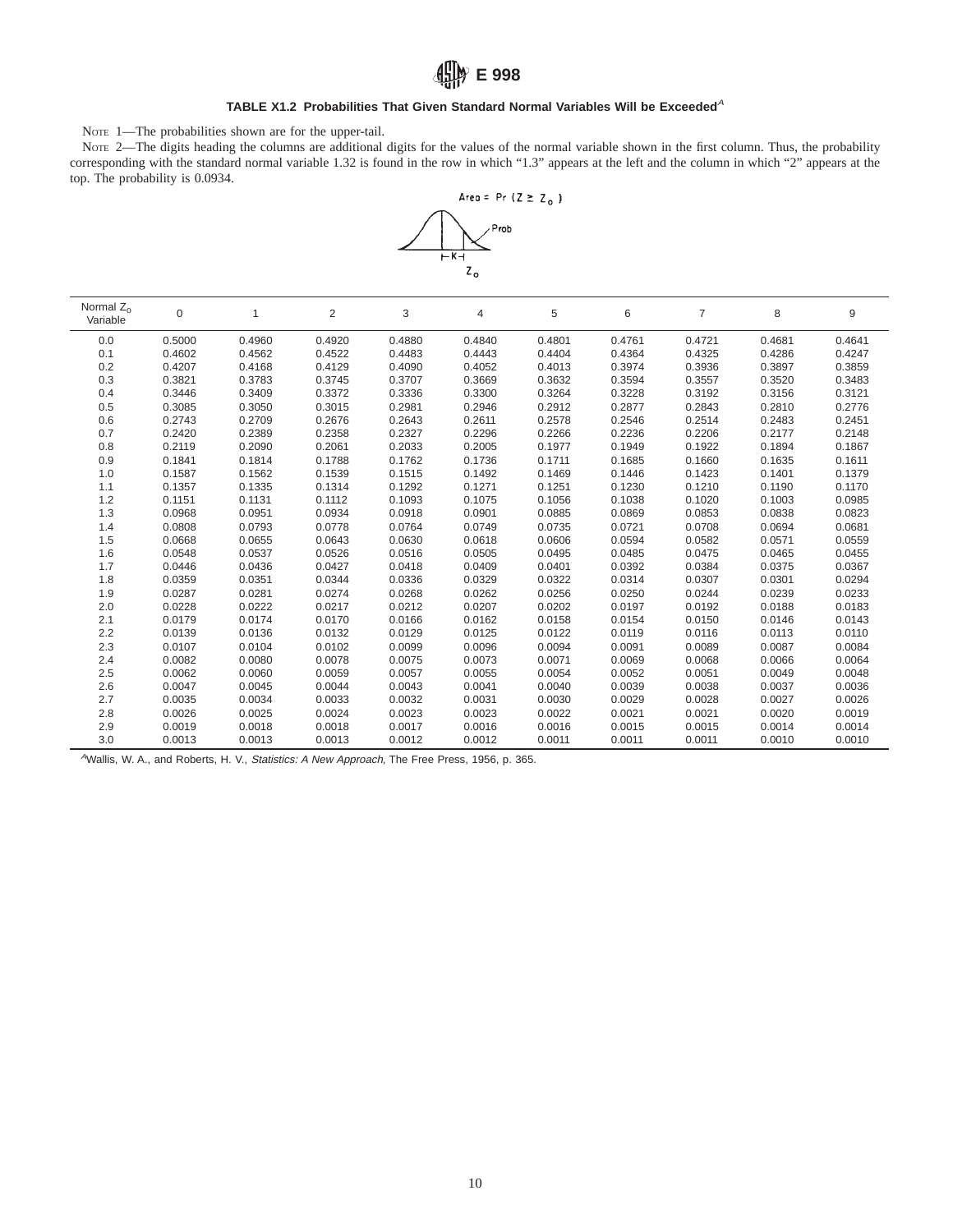

L Strain Gages

O Dial Indicator

NOTE 1-If maximum stress is in the indeterminant region, locate gages 1, 2, 3, and 5 as illustrated in quadrant 2 and gage 4 as illustrated in quadrant 4.

NOTE 2—For maximum stress in corner in accordance with Fig. X1.1, use quadrant 4, gage locations 1 through 5.

NOTE 3—For maximum stress in center in accordance with Fig. X1.1, use quadrant 2, gage locations 1 through 5.

NOTE 4—Strain gages shall be applied to the low pressure side of the glass.

**FIG. X1.2 Strain Gage and Dial Indicator Installation Locations**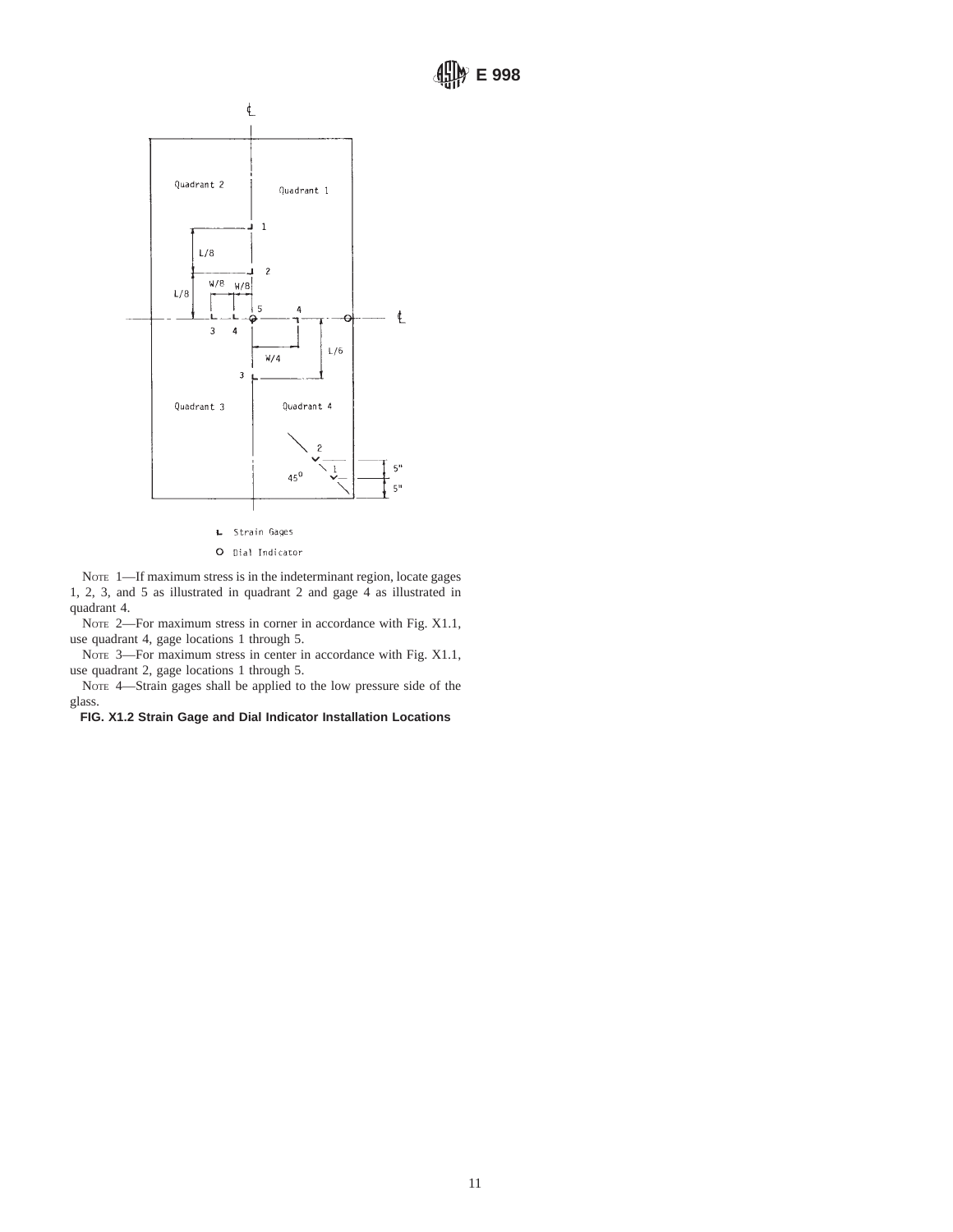## *filly* E 998

**TABLE X1.3 Relations Between Strain Rosette Readings and Principal Stresses**<sup>A</sup>

![](_page_11_Figure_2.jpeg)

<sup>A</sup>Perry, C. C., and Lissner, H. R., Strain Gage Primer, Second Edition, 1962, McGraw-Hill Co., p. 147.

| <b>TABLE X1.4 Data Obtained Using a Two-Element Strain Gage</b> |  |
|-----------------------------------------------------------------|--|
| <b>Located at Center of Glass</b>                               |  |

|                  | Gage<br>No.                   | Zero or<br>Reference<br>Reading, uin./<br>in. $(a)$ | Microstrain<br>(b) | Reading at 120 Measured Strain<br>lbf/ft <sup>2</sup> (5748 Pa) $(b - a)$ , $\mu$ in./in. <sup>4</sup> |
|------------------|-------------------------------|-----------------------------------------------------|--------------------|--------------------------------------------------------------------------------------------------------|
| First test       | 1 ( $\epsilon_1$ )            | 11 865                                              | 12 136             | $+271$                                                                                                 |
|                  | 2 ( $\epsilon$ <sub>2</sub> ) | 11 388                                              | 10 580             | $-808$                                                                                                 |
| Second test      | 1 ( $\epsilon_1$ )            | 11 865                                              | 12 114             | $+249$                                                                                                 |
|                  | 2 ( $\epsilon$ <sub>2</sub> ) | 11 388                                              | 10 606             | $-782$                                                                                                 |
| Average of tests | 1 ( $\epsilon_1$ )            | 11 865                                              | 12 125             | $+260$                                                                                                 |
|                  | 2 ( $\epsilon$ <sub>2</sub> ) | 11 388                                              | 10 593             | $-795$                                                                                                 |

<sup>A</sup>Positive values indicate tension; negative values indicate compression. 1  $\mu$ in./in. = 1 × 10<sup>-6</sup> in./in. (microstrain).